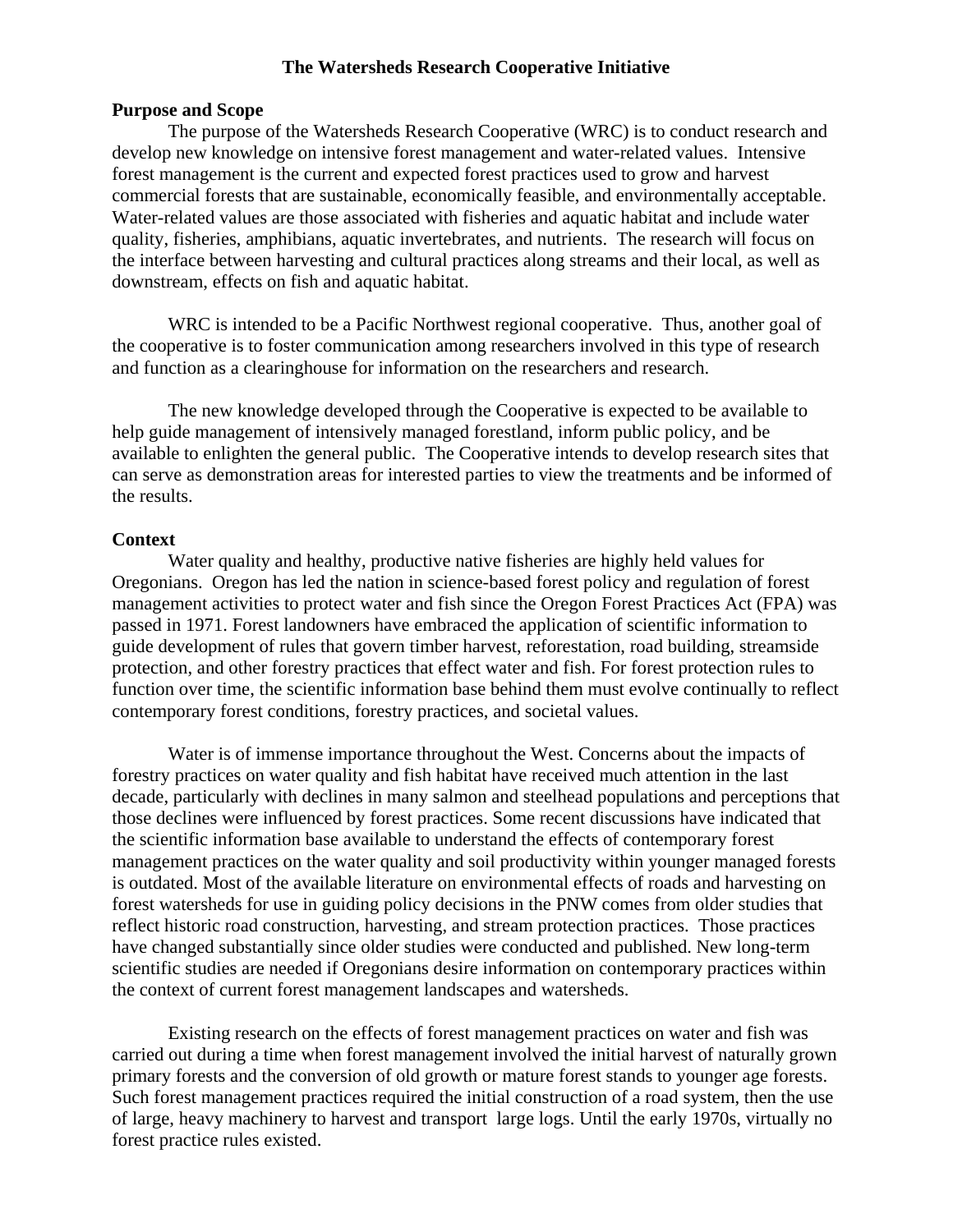Today, smaller machinery harvests smaller, uniform logs from middle-age forests, using an existing road system that has been upgraded or constructed to higher standards under the guidance of a comprehensive set of forest practice rules that include streamside protections.

### **Objectives**

The Cooperative will:

- Generate new data from paired watershed studies on private industrial and state young even-aged and mixed-age forests that will be harvested using state-of-the-art equipment and practices where the intent is to manage the forests, in perpetuity, for the sustainable production of wood and fiber with adequate environmental protections. (Initial studies will focus on even-age private forestlands with the intent to extend future studies to state forestlands and private forestlands managed for mixed-age stands)
- Investigate the on-site effects of contemporary forest practices on water quality in headwater streams.
- Investigate the subsequent accumulation off-site of the effects of harvesting in headwater streams on water quality and fisheries in a large, fish-bearing stream.
- Investigate the processes that propagate water quality effects downstream.
- Extend the knowledge and technology from these studies to forest managers and policy makers throughout Oregon and the Pacific Northwest.

### **Hinkle Creek**

The first installation of the Watersheds Research Cooperative is located 25 miles northeast of Roseburg in the Hinkle Creek watershed, a tributary to the Umpqua River. The Hinkle Creek study is on a 5,000-acre watershed owned and managed by Roseburg Forest Products. It currently supports 55-year old, harvest regenerated Douglas-fir forests and contains an existing road network currently being upgraded to contemporary standards. The Hinkle Creek Paired Watershed Study represents a "proof of concept" installation. As of summer 2003 all of the components of this watershed study were established. The agreement is that Roseburg Forest Products will 1) stay out of the North. Fork for 10 years so it can be used as a control, and 2) conform to a previously agreed upon harvest schedule in the South Fork that has harvest entries scheduled in 2005 and 2008. Thus, the life of the project is nominally until 2011.

Hinkle Creek will also serve as the location of a demonstration area that will allow people to observe the interactions of modern intensive forest management with watershed health, water quality, and fisheries.

### **The Long-Term Vision**

The long-term vision for the Cooperative is to replicate the Hinkle Creek installation across a number of sites in Oregon (and perhaps other states) and have several replicates of the experimental design to enhance the ability to infer from the study data to other places. This is a visionary and expensive goal that will depend on significant funding success. A scaled down vision is to use the Hinkle Creek experience as a proof of concept and follow up with a longterm, robust effort in a protected experimental forest somewhere on non-industrial forestland (e.g., ODF State land) that will act as a managed forest analogue to the H. J. Andrews Experimental Forest. This research forest would allow manipulative studies to be carried out on harvest-regenerated forestland that will be managed in perpetuity for the production of wood. There is currently no place where manipulative treatments can be installed within a paired watershed infrastructure to allow investigation of the environmental effects of intensive forest management over a long time period.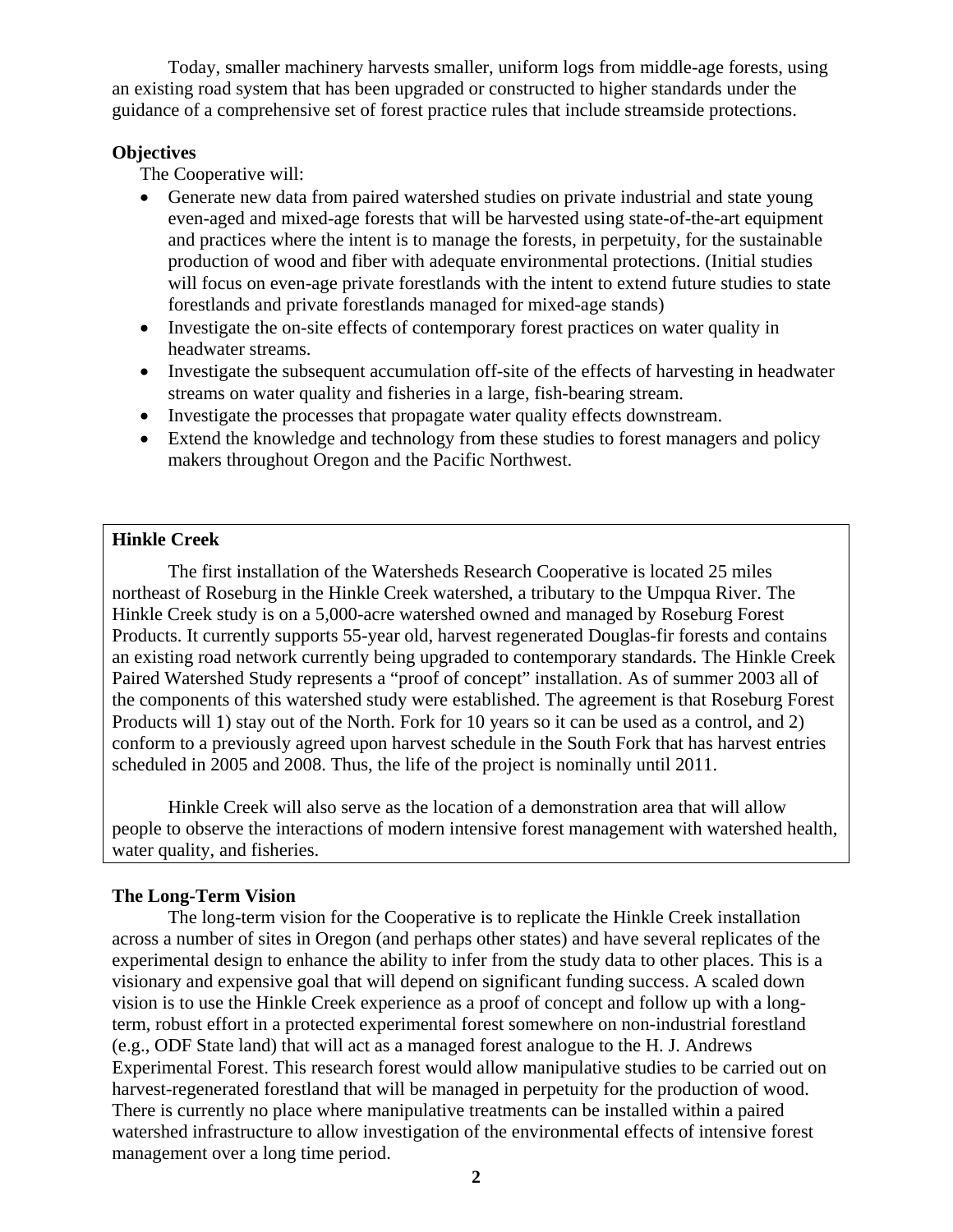*WRC Members*. As of April 2005, Cooperative members:

- Oregon State University
- Roseburg Forest Products
- U.S. Geologic Survey (USGS)
- Douglas County
- Oregon Forest Industries Council (OFIC)
- Oregon Department of Forestry (ODF)
- Oregon Department of Fish and Wildlife (ODFW)
- National Council for Air and Stream Improvement (NCASI)
- Friends of Paul Bunyan Foundation/Associated Oregon Loggers (AOL)
- Oregon Forest Resources Institute (OFRI)
- Douglas Timber Operators
- Bureau of Land Management (BLM)
- Starker Forests
- Plum Creek Timber
- Forest Capital Partners

# *Collaborating Organizations*

Diverse and committed organizations have provided operating funds and in-kind support as well as the infrastructure and hard work essential to the project's success. These collaborators include:

- Oregon Watershed Enhancement Board
- U.S. Geologic Survey Forest and Range Ecosystem Science Center
- Department of Fisheries and Wildlife, OSU College of Agricultural Sciences
- Forest Engineering Department, OSU College of Forestry
- Forest Science Department, OSU College of Forestry
- Resource Management Services
- Umpqua Fisheries Enhancement Derby

# **Potential barriers**

The vision of expanding to additional paired watershed installations requires significantly more financial and in-kind resources. Assuming greater funding becomes available, the second challenge is locate the necessary paired watersheds with the appropriate forest conditions, organizational flexibility for intensive management, and with options for long-term control of management regimes that support the science objectives.

# **Tentative Benchmarks**

- Establish secure finding for the WRC:
	- o Establish stable total cash funding for the Hinkle Creek study at \$900,000 per year by 2006.
		- Obtain support through the Oregon Congressional delegation or federal agencies for at least \$675,000 per year by 2006.
		- Obtain support from the Oregon legislature or state agencies for at least \$75,000 per year by 2006.
		- Obtain support from Oregon counties for at least \$75,000 per year by 2006.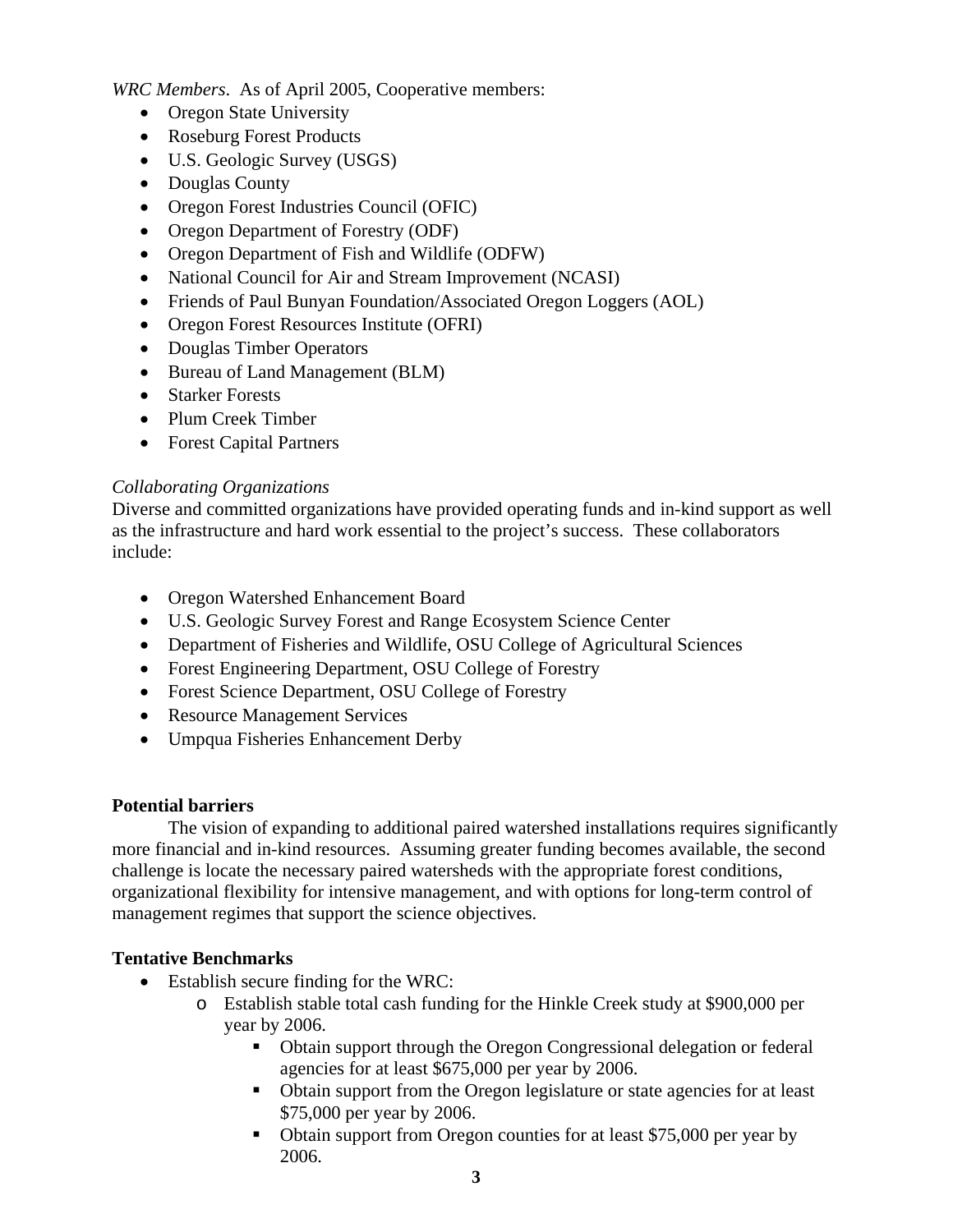- Obtain support from the Oregon forest industry for at least \$75,000 per year by 2006.
- Continue existing in-kind support for scientist salaries from Oregon State University and the USGS FRESC.
- o Increase the number of installations to three paired study sites by 2010, each funded at \$1.02 million/yr (inflation adjusted by 2.5% annually), for a total cash budget of \$3.06 million/yr.
	- Obtain support through the Oregon Congressional delegation or federal agencies for at least \$2.025 million per year by 2010.
	- Obtain support from the Oregon legislature or state agencies for at least \$345,000 per year by 2010.
	- Obtain support from Oregon counties for at least \$345,000 per year by 2010.
	- Obtain support from Oregon forest industry for at least \$345,000 per year by 2010.
	- Continue existing in-kind support for scientist salaries from Oregon State University and the USGS FRESC.
- o Secure at least one competitive grant per year by 2006, with a target value of \$200,000. Increase competitive grant funding to \$500,000 by 2010.
- Scientist participation and outputs:
	- o Increase the number of principal investigators conducting research under the auspices of WRC from at least 6 by 2005 to 12 by 2010.
	- o Recruit 2 graduate students per year for WRC projects by 2005, increasing to at least 5 per year by 2010.
	- o Publish one refereed journal publication per year by 2006, increasing to at least 2 per year by 2010.
	- o Present WRC results at 2 professional meetings per year by 2005, increasing to at least 6 per year by 2010.
- Outreach activities:
	- o For the Hinkle Creek study, establish a relationship with the Roseburg School District to provide watershed management learning opportunities and field trips for K-12 children. Provide field trips for 5 teachers and 50 kids per year by 2005, increasing to 10 teachers and 100 students by 2010. Provide additional opportunities for data from Hinkle Creek to be used for student CAM projects.
	- o Present results from Hinkle Creek studies in 3 OSU classes by 2004, increasing to 6 by 2010.
	- o Present results to WRC cooperators at an annual meeting and science symposium each year.
	- o Develop outreach events for professional land managers and scientists as research results provide opportunities. Target one per year by 2004, increasing to at least 3 per year by 2010.
	- o Additional outreach opportunities and educational relationships will be developed as additional research installations are established in other areas of the state.
- Engaging policy makers and the public:
	- o Use the WRC as a catalyst for collaborative communications among Oregon state and federal agencies responsible for forest environments and their management; eg, ODEQ, ODF, ODFW, BLM, FS, NMFS.
	- o Engage OSU NRI immediately as a mechanism for broadening the awareness and context of the WRC programs and accomplishments within the state and region.
	- o Engage ODF staff, as members of WRC, to convey significant science findings to the Board of Forestry annually.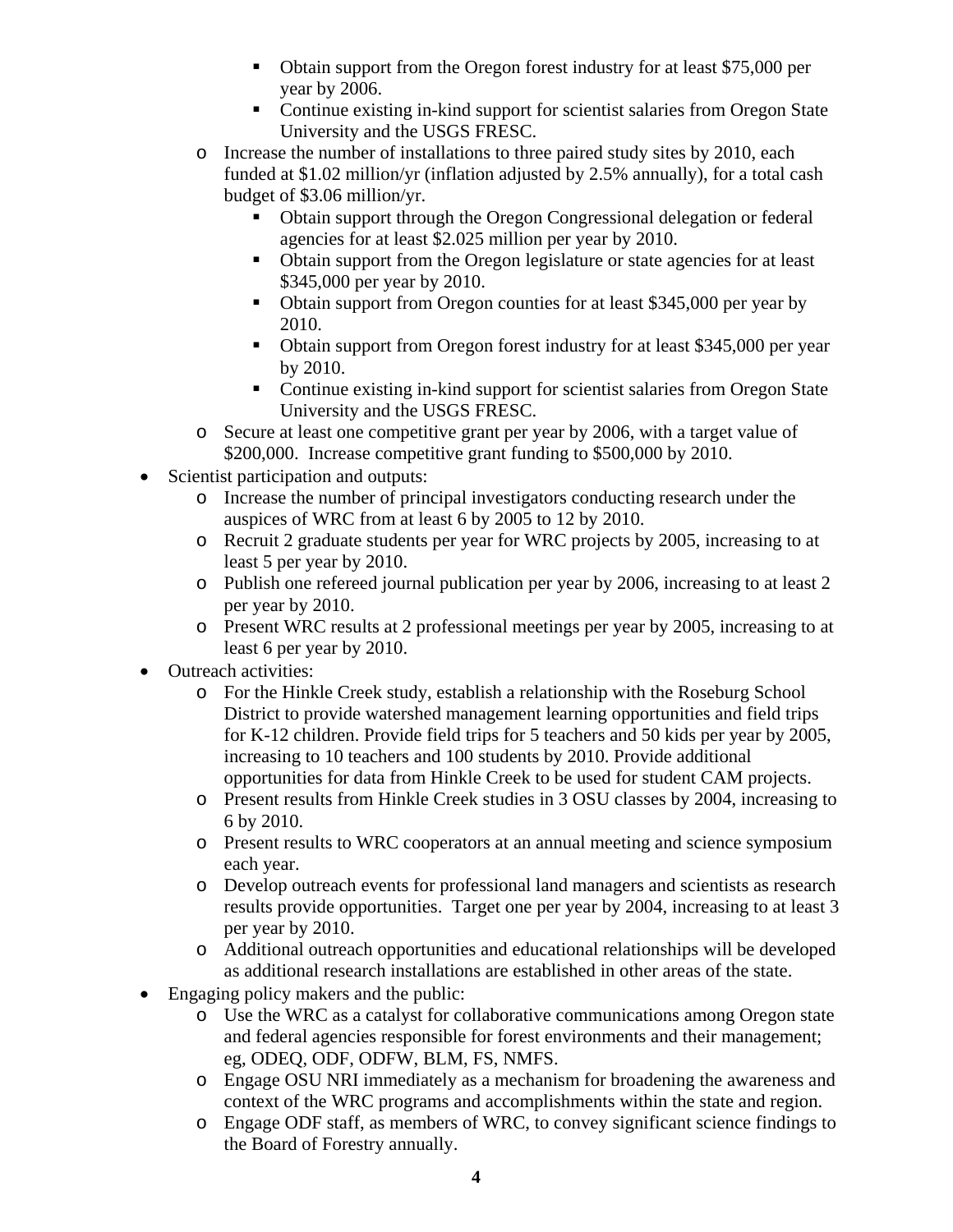o Engage OFRI staff to help translate WRC science findings into a publication for education of policy-makers and public by 2010.

#### **Leadership and Organization**

The Forest Engineering Department is providing primary leadership for this initiative at this time. The Watersheds Research Cooperative Director is Dr. Arne Skaugset. The paired watershed study approach is his vision; his passion for this effort has motivated Roseburg Forest Products to dedicate the Hinkle Creek watershed to this effort and encouraged scientists to join the efforts.

The membership categories for cooperators are contractual and liaison. Contractual members are forest landowners, forestland managers, federal, state, and local government agencies, and other affiliated groups that support the Cooperative by contributing an annual membership fee and in-kind support (e.g., study sites, labor, equipment, and materials) (Table 1). Contractual members contribute an annual fee negotiated on a case-by-case basis, but must be greater than \$10,000 a year. An amount equal to 10% of the total annual fees is designated each year as a contingency fund to help cover fiscal emergencies (e.g., loss of a member) and to allow the initiation of short-term projects not included in the Five-Year Plan. Liaison members do not pay an annual fee; they advise the Cooperative and provide links to other research projects and research groups conducting environmental watershed research.

Members participate in the Cooperative through representation on the Advisory Committee. This committee advises the Cooperative Director on the activities, direction, size, and support of the program and identifies research problems, establishes priorities, and assists in planning, implementing, and evaluating studies.

Contractual members have voting rights on the Advisory Committee. Liaison members have a seat on the Advisory Committee and contribute to discussions, but have no voting rights. Specific responsibilities of the Director and members of the Cooperative are listed in Table 2. The Contractual members sign a General Memorandum of Agreement. Each Contractual member provides annual fees to the Cooperative through the OSU Forest Research Laboratory (Table 1). Members are also expected to provide in-kind support such as study sites, labor, equipment, and materials. The Advisory Committee annually reviews the Cooperative's organization, fees, and achievements.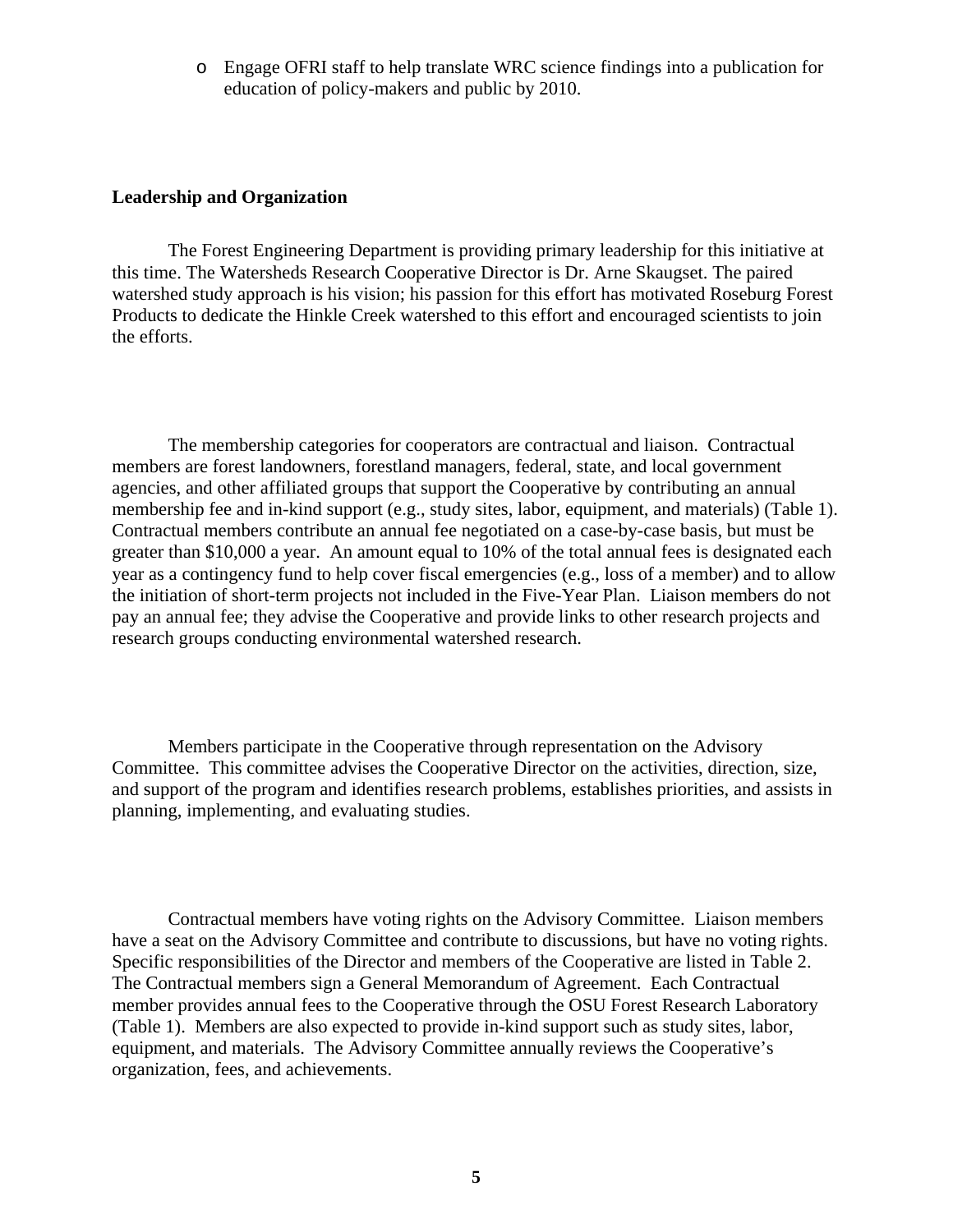# **Research**

# *Planning*

Activities of the Cooperative are guided by a strategic plan produced every five years to include 1) research projects for the five-year period; 2) plan of action including timetables for the initiation, progress, and completion of research projects; and 3) budgets and estimates of in-kind contributions for each project. The five-year plan is reviewed annually by the Advisory Committee to determine the need for mid-course modifications such as adding or deleting projects.

 Each year the Advisory Committee developed modifications to the five-year plan as necessary using the following procedure:

- Names a five-year plan subcommittee composed of Advisory Committee members.
	- o Subcommittee reviews the Cooperative's accomplishments over the past year and makes recommendations to the Advisory Committee on any operational or structural changes needed. This Committee also helps the Cooperative Director develop a revised five-year plan.
	- o Subcommittee develops a list of specific research projects and prioritizes them for the next five years.
		- Using this list of projects and priorities, the Director and the five-year plan subcommittee develops alternative plans of action and budgets for consideration by the full Advisory Committee.
	- o The Advisory Committee meets to make final decisions on modifications to the five-year plan.

# *Approach*

A number of issues currently deserve study with regard to intensive forest management and environmental watershed research. In the long run the Cooperative intends to support a number of projects that will develop new knowledge at different temporal and spatial scales and in various geographic and geologic settings. Initially, the Cooperative is focusing on the Hinkle Creek Paired Watershed Study, a large project with water quality, fisheries, amphibian, and aquatic invertebrate components on a watershed scale. However, this project represents only one data point in the foothills of the southern Cascades. Thus, developing more than one of these projects would seem appropriate. While there is a long-term vision of multiple large and small projects across the Pacific Northwest, for now the Cooperative is championing Hinkle Creek, and will seek to replicate the project at other locations

# *Reports And Data*

Results from Cooperative research projects are non-proprietary. Once data have been analyzed, interpreted, and reviewed, they become public information. All information is reported as quickly as possible. The Cooperative produces two types of formal reports:

- **Project reports** − **Information from Cooperative research projects published in newsletters, proceedings, scientific articles, extension bulletins, etc.**
- **Annual reports** − **Includes a membership list, recent accomplishments, overview of research projects, publications, and a summary of financial support.**

While contents and authorship of project reports are specified in the work plans, the Forest Research Laboratory will edit and report all results of WRC studies appropriately to the public. Preliminary results are communicated to Cooperative members through meetings and interim reports. Interim reports are provided to WRC members and scientific colleagues for review and comment. Because these interim reports contain preliminary data, their distribution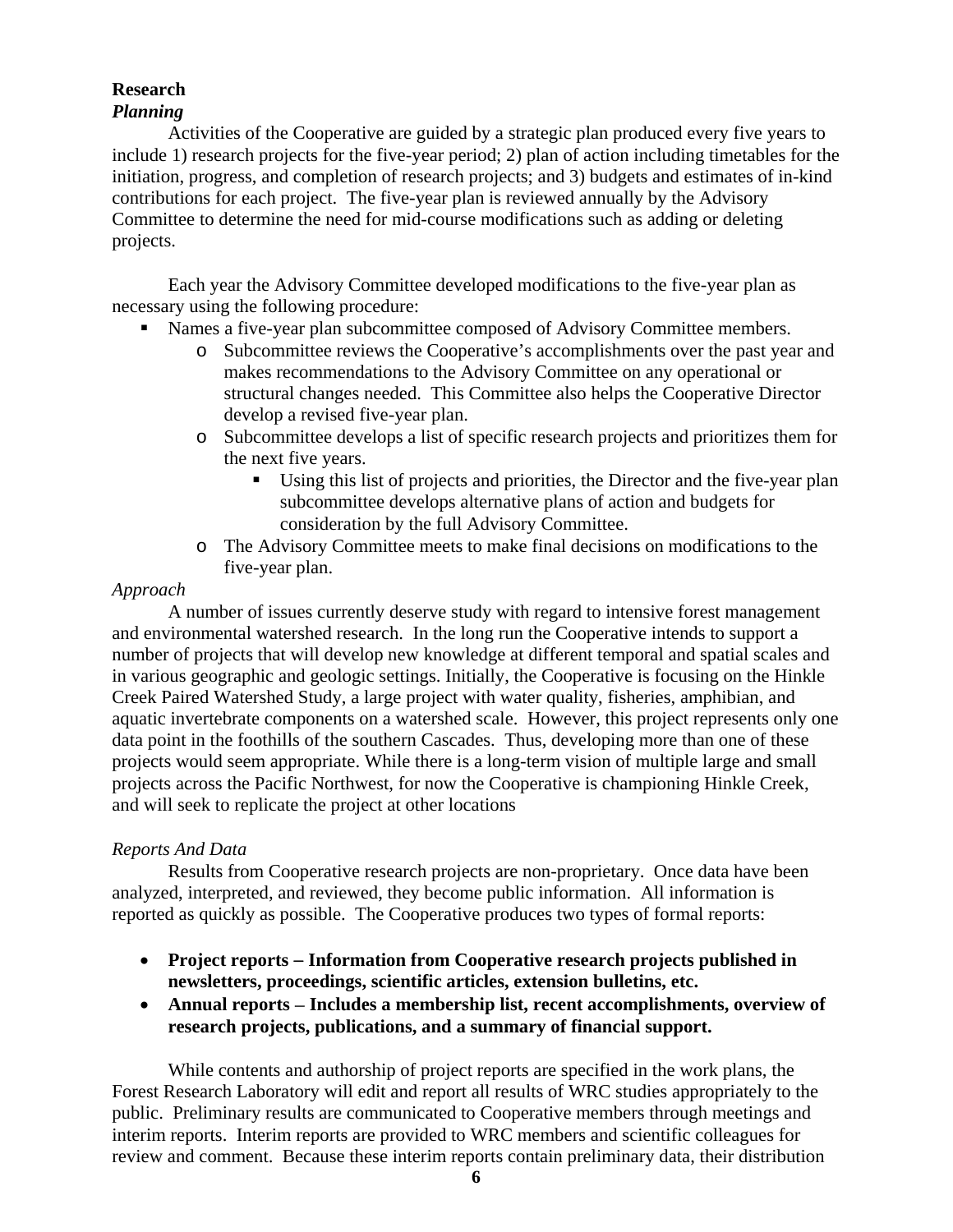will be restricted.

Copies of WRC data sets are stored in a data bank maintained by the Director. A Cooperator may request data from installations on the Cooperator's own land, or from all installations included in the research project. When a Cooperator requests data collected from someone else's land, the origin of the data will be concealed. Non-WRC data loaned to the Cooperative will not be released without the Cooperator's permission.

#### **Budget**

Each installation will cost about \$900,000 per year to fully implement for an initial 10 year time period (2004 dollars). We are seeking strong support and funding from the private industrial forestland owners in Oregon, a significant beneficiary of the Cooperative's science findings, as well as from county governments and state and federal agencies. It is unlikely that the industry, county governments, small woodland owners or state agencies can provide sufficient funds to achieve the full potential for this research program. Initiative funding from the Oregon Legislature or the U.S. Congress, such as that already secured for Hinkle Creek, would be invaluable to provide critical base support for the research program. The scientists are also seeking federal competitive research funds that could help support more basic science elements of the research.

### **Funding**

WRC funds come from three main sources: (1) the Oregon State Legislature supports the Cooperative through funding of the Forest Research Laboratory at OSU; (2) contractual members contribute annual membership fees; and 3) outside grants and contracts. State funds are used for the Director's salary (0.25 FTE), office and laboratory space, incidental supplies, secretarial help, and other support staff. State funds may also support research technicians, graduate students, and other operating expenses. Annual membership fees are used for the salaries of other permanent and part-time employees, graduate students, supplies, equipment, and travel.

The Advisory Committee reviews the Cooperative's budget annually and sets the fee schedule. All annual fees will be subject to an indirect cost rate of 15%. This rate will remain in effect for four years. During the third year of the current General Memorandum of Agreement the rate will be reevaluated. Funding for Cooperative research can also be obtained via contracts, research grants, fellowships, scholarships, or gifts from individuals or philanthropic organizations.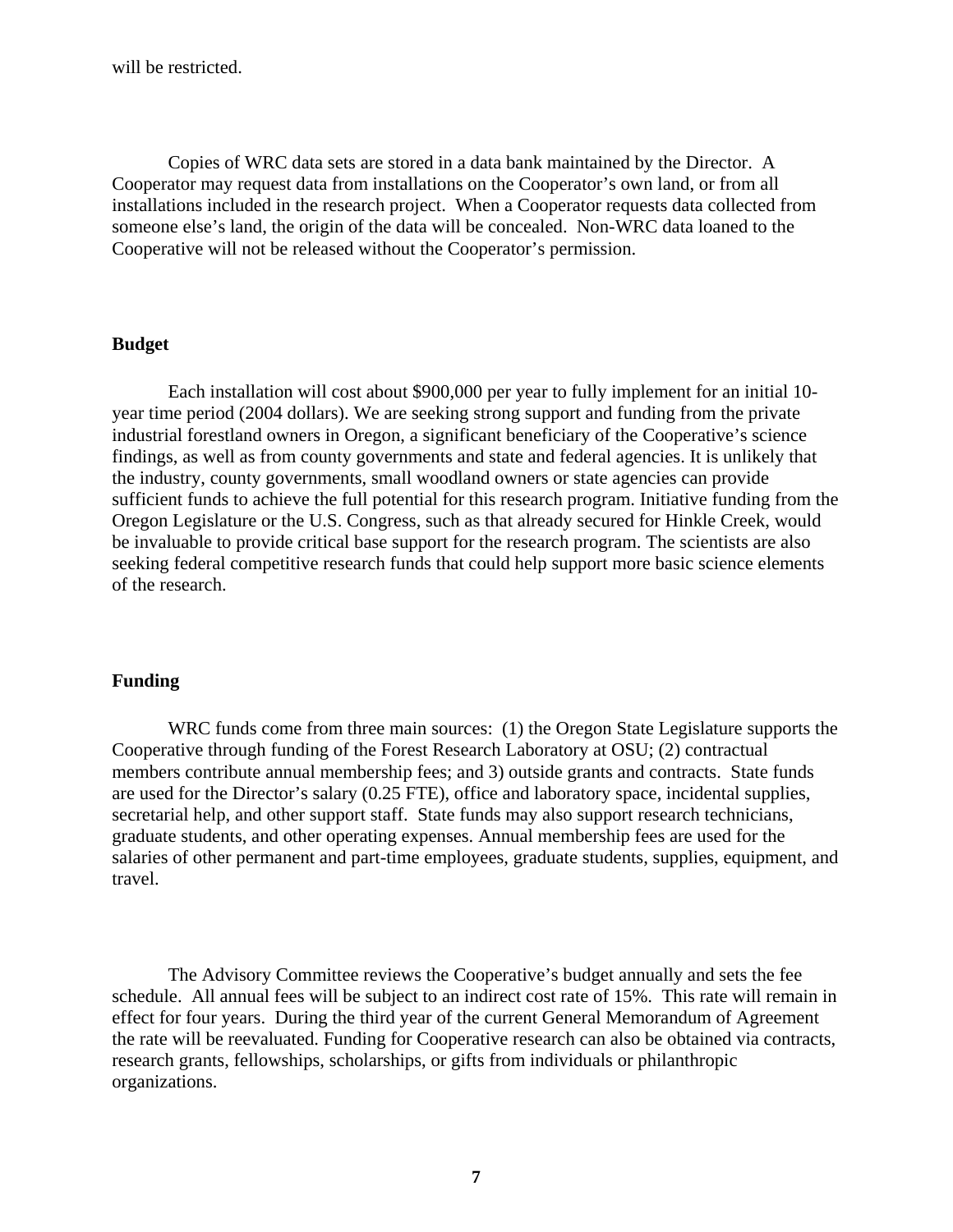### **Table 1. WRC Membership Categories and Fee Structure.**

### **Contractual members (fees are variable)**

Annual membership fees and in-kind support − Contractual members are made up of forestland owners, forestland managers, federal, state, and local government agencies or other groups affiliated with forestland management. Contractual members contribute individual annual fees or an equiva lent value of in-kind support that may be negotiated on a case-by-case but are greater than \$10,000. Contractual members are expected to provide in-kind support as appropriate.

Acreage requirements and voting privileges – There are no acreage requirements for contractual members. Representatives have voting rights on the Advisory Committee.

#### **Liaison Members (no fees)**

Annual membership fees and in-kind support − Liaison members contribute no annual fees or in-kind support.

Acreage requirements and voting privileges – Representatives serve on the Advisory Committee, but have no voting rights.

#### **Fee Payment**

The Cooperators may change future annual membership fees at the annual meeting. Invoices for annual membership fees are issued on July 1 of each year. Payments are due as described in the relevant *Memorandum of Agreement* or *Participating Agreement*. All annual fees will be subject to an indirect cost rate of 15%. This rate will remain in effect for four years. During the third year of this agreement the rate will be reevaluated for possible change in the second four-year period.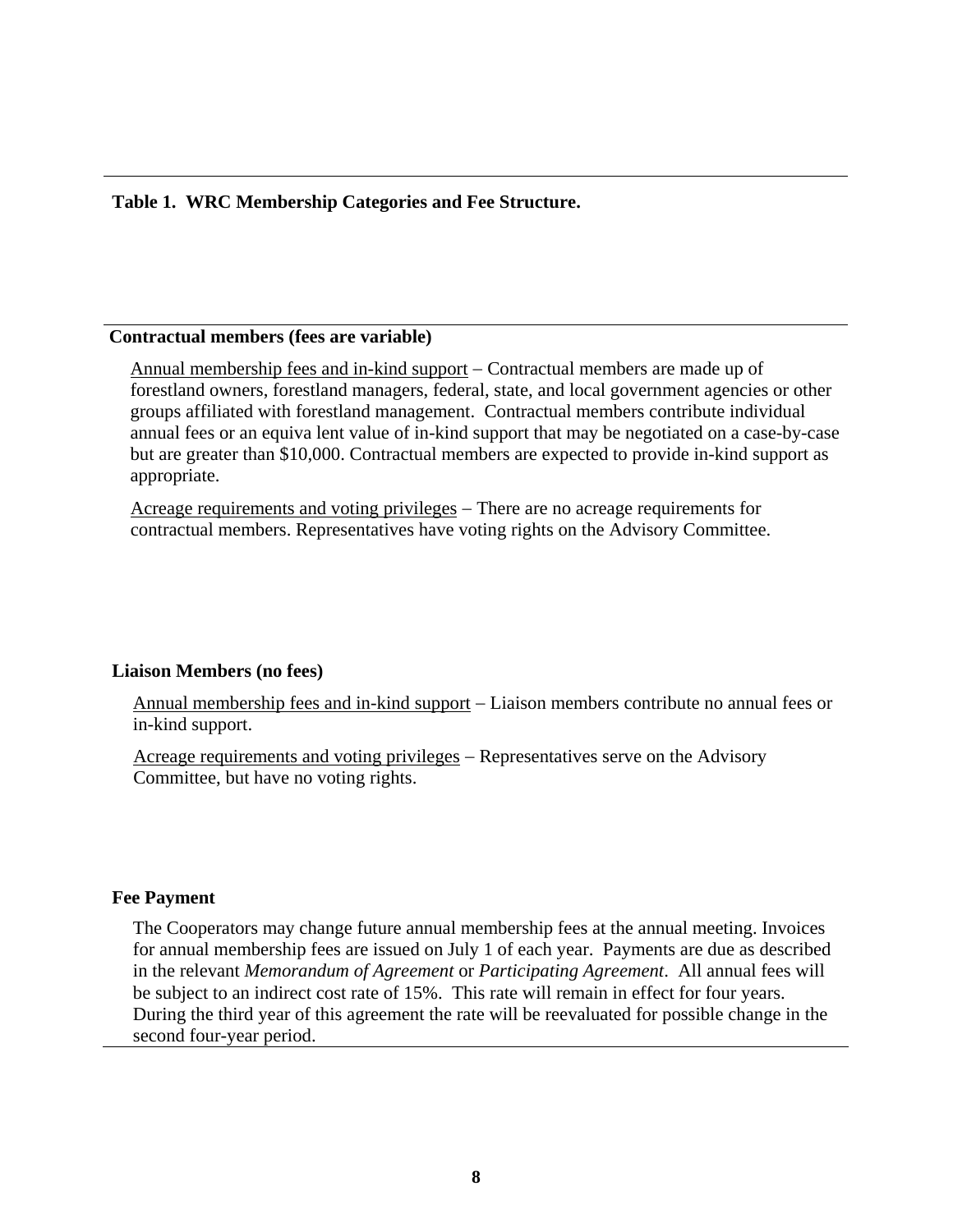### **Table 2. Responsibilities of the WRC.**

### **The Cooperative Director:**

Provides overall leadership and coordination for WRC activities.

- 1. Helps the Advisory Committee set research priorities.
- 2. Plans and designs studies that meet the needs of the Cooperators and conforms to the standards of scientific experimentation.
- 3. Prepares and obtains agreement on work plans that include: (a) clearly stated objectives; (b) procedures; (c) experimental design and statistical methods; (d) a budget listing sources of income and planned expenditures; and (e) responsibilities of participants including the establishment of experiments, data acquisition and analysis, and authorship of publications. Because subprojects involve the participation of a subset of the cooperators, subproject work plans must state the applicable policies for intellectual property rights and confidentiality.
- 4. Supervises the implementation of work plans to ensure that: (a) experiments are implemented as specified in the work plan; (b) experiments are appropriately maintained; (c) data are appropriately collected; (d) data are appropriately analyzed; and (e) data and/or results are disseminated to members in a timely fashion.
- 5. Manages and maintains the data sets derived from WRC studies.
- 6. Leads the analysis and interpretation of research results.
- 7. Publishes and distributes the results of Cooperative research projects and provides the technical guidance needed to translate the research findings into practice.
- 8. Prepares an annual report summarizing the accomplishments of the Cooperative.
- 9. Prepares and administers the annual operating budget of the Cooperative and hires and supervises the personnel needed to carry out research projects.
- 10. Schedules and moderates annual meetings of the Advisory Committee including approving annual budgets, presenting annual reports, and reviewing research projects.
- 11. Seeks research funding from non-WRC sources as appropriate.

#### **Each Contractual Member of the Cooperative:**

- 1. Provides a representative on the Advisory Committee.
- 2. Provides financial and in-kind support.
- 3. Fulfills the responsibilities outlined in the approved work plans including installing and maintaining study sites and collecting data.
- 4. Provides guidance on program direction and emphasis, level of support, compatibility with other research programs, technical questions, and other general issues.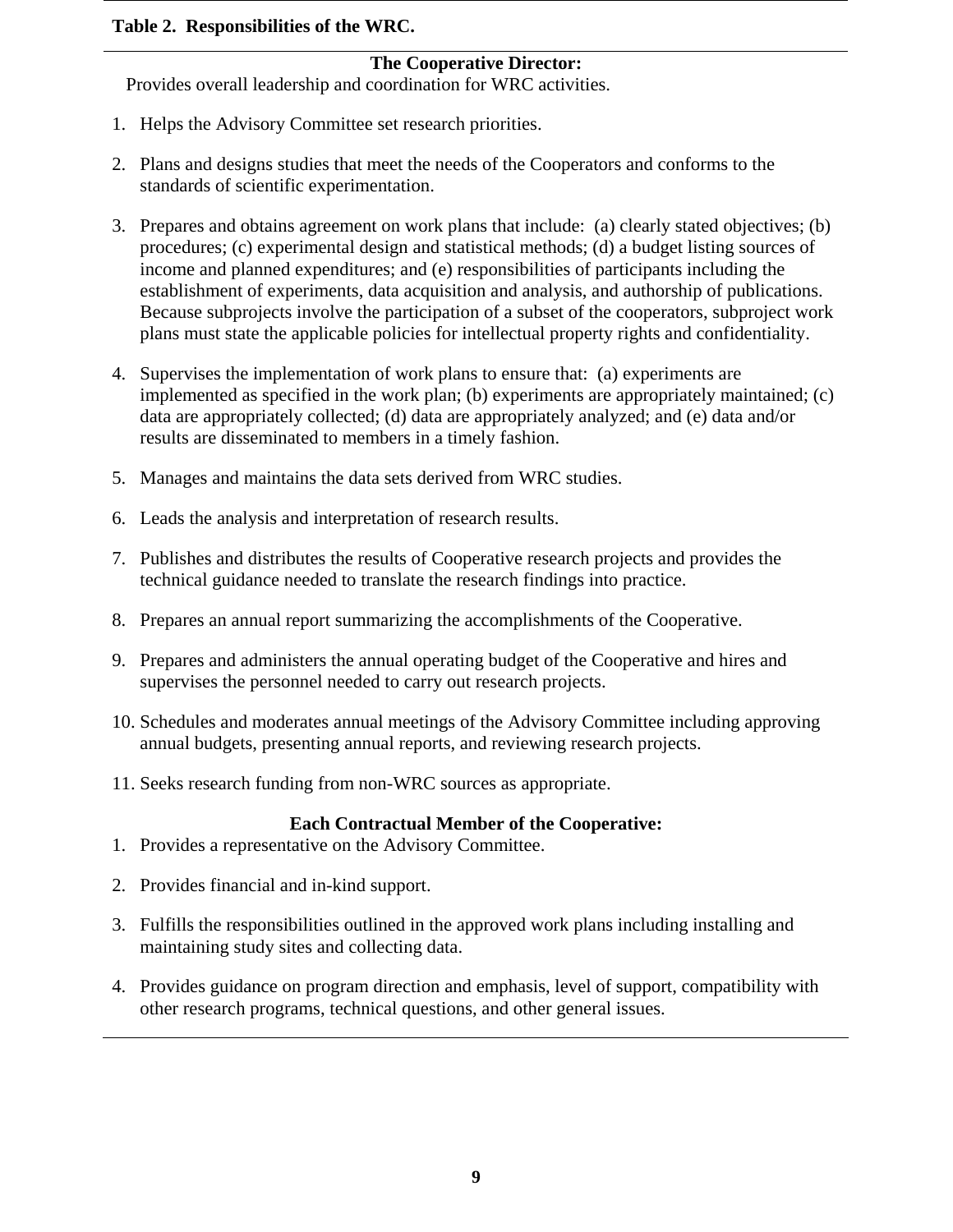### **Table 3. Approach to research.**

- 1. Research is defined on a project basis.
	- a. Major projects are projects that: (1) require a substantial amount of financial and/or in-kind resources; and (2) are mostly financed by annual membership fees or grants.
	- b. Subprojects are projects that: (1) require a substantial amount of financial and/or in-kind resources; and (2) are mostly financed by contracts or additional project-specific contributions from a subset of the members. These subprojects may be specific, short-term projects conducted by individual scientists or graduate students, or projects carried out by one or more of the Cooperative members.
- 2. The Director must approve all Cooperative research projects. In addition, for major projects and subprojects, at least two-thirds of the voting members of the Advisory Committee must approve the work plan.
- 3. For each project, the responsibilities of each member will be described in the work plan. Participation by one member might entail establishing and maintaining a study plot, whereas another member might simply provide expertise.
- 4. Work plans for major projects and subprojects will include: (a) clearly stated objectives; (b) procedures; (c) experimental design and statistical methods; (d) a budget listing both sources of income and planned expenditures; (e) responsibilities of participants including the establishment of experiments, data acquisition and analysis, and authorship of publications. In addition, because subprojects will involve the participation of only a subset of the cooperators, subproject work plans must also clearly state the applicable policies for intellectual property rights and confidentiality.
- 5. Researchers from non-member organizations may be invited to participate in, and perhaps direct, particular projects.
- 6. Because the intent of the Cooperative is to complement research by other organizations in the region and to minimize duplication, research projects will be initiated only after consultation with and review by researchers having expertise in the area of interest.

# **Termination Of Participation**

A Cooperator may cease or restrict participation in the Cooperative including, without limitation, the right to stop transmittal of funds and to halt further use of study sites and